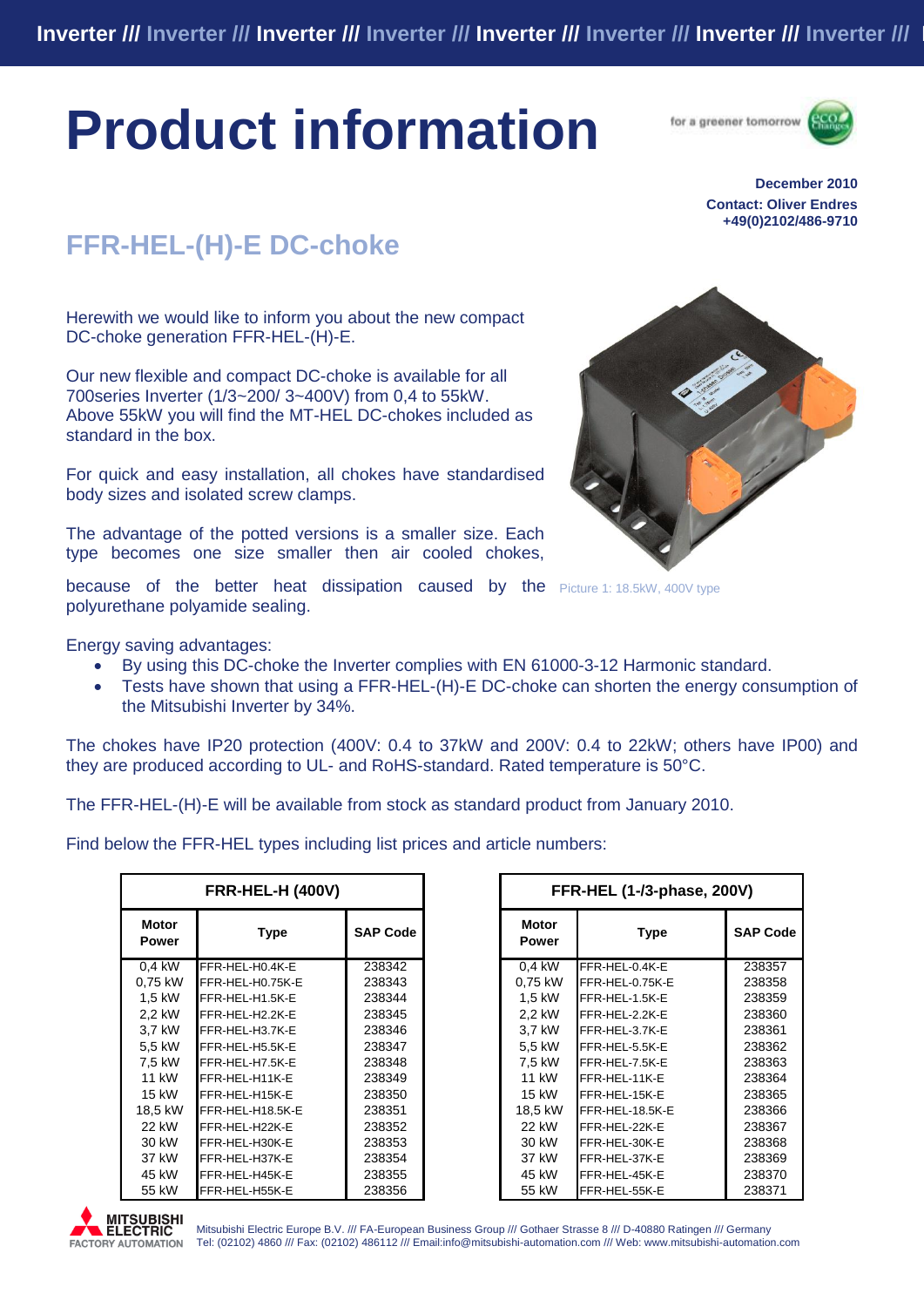#### **Performance benefits by using our new DC-choke: (left without choke; right with choke)**



Total harmonic distortion (THDI):









You can see the better harmonic performance and a smoothed DC-current wave form on a 2.2kW drive.

#### **Documentation:**

For further information see the summary of the [Measurement data](https://service.mitsubishi-automation.com/confi_products_show.php?p=4&c=1) on Confidential Homepage.



for a greener tomorrow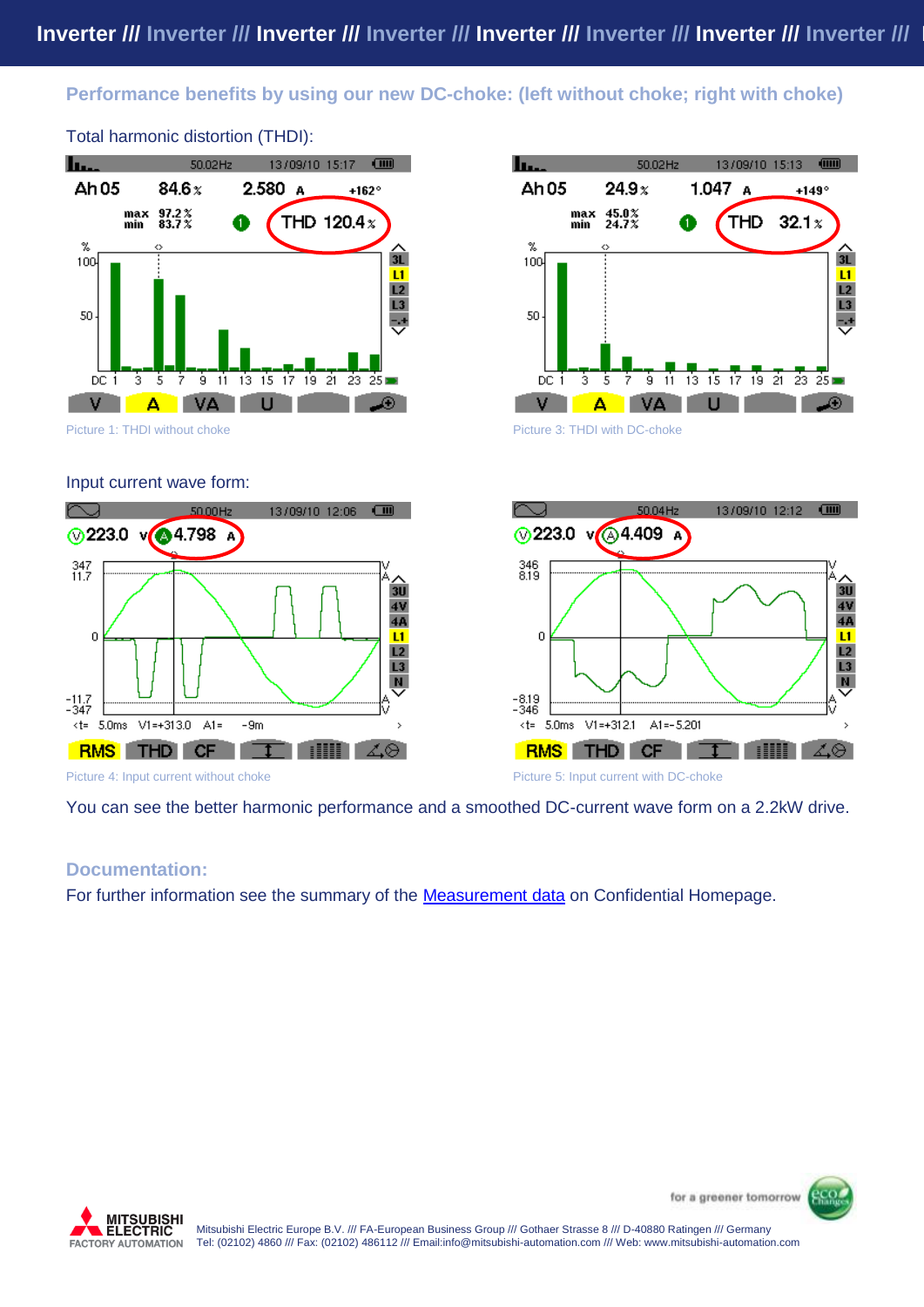#### **Dimensions:**

Drowned types (IP20):







Picture 6: DC-choke, drowned type

| Voltage<br>type | DC-choke         | A     | B     | C     | D    | Е     | F     | G    | н   |      | Weight<br>(kg) | Type of<br>clamp |
|-----------------|------------------|-------|-------|-------|------|-------|-------|------|-----|------|----------------|------------------|
|                 | FFR-HEL-H0.4K-E  | 51    | 43    | 75    | 60   | 62    | 38.6  | 12   | 3,5 | 6.7  | 0,35           | TK4              |
|                 | FFR-HEL-H0.75K-E | 63,5  | 53,5  | 88    | 70   | 75    | 48    | 13,5 | 5   | 9    | 0,6            | TK4              |
|                 | FFR-HEL-H1.5K-E  | 63.5  | 53.5  | 88    | 70   | 75    | 48    | 13,5 | 5   | 9    | 0,61           | TK4              |
|                 | FFR-HEL-H2.2K-E  | 82,5  | 71,5  | 112.5 | 81   | 97,5  | 59    | 32,5 | 5,2 | 10   | 1,2            | TK4              |
|                 | FFR-HEL-H3.7K-E  | 82.5  | 71.5  | 112.5 | 81   | 97,5  | 59    | 32,5 | 5.2 | 10   | 1.2            | TK4              |
| 400V            | FFR-HEL-H5.5K-E  | 89,2  | 74,7  | 120   | 85,5 | 102,5 | 63,8  | 32,5 | 5,5 | 10,2 | 1,5            | TK4              |
| drowned         | FFR-HEL-H7.5K-E  | 89,2  | 74,7  | 120   | 100  | 102,5 | 77,8  | 45   | 5,5 | 10,2 | 2,2            | TK4              |
|                 | FFR-HEL-H11K-E   | 101,5 | 85    | 133,2 | 112  | 115   | 84,6  | 50   | 5,5 | 10,2 | 3,1            | <b>TK10</b>      |
|                 | FFR-HEL-H15K-E   | 101.5 | 85    | 133.2 | 112  | 115   | 84.6  | 50   | 5,5 | 10.2 | 3              | <b>TK10</b>      |
|                 | FFR-HEL-H18.5K-E | 101,5 | 85,2  | 133,2 | 128  | 115   | 98.5  | 64   | 5,5 | 10,2 | 4              | <b>RK16</b>      |
|                 | FFR-HEL-H22K-E   | 127   | 106,8 | 172   | 166  | 150   | 108,5 | 65   | 8,5 | 8,5  | 5,3            | <b>RK35</b>      |
|                 | FFR-HEL-H30K-E   | 127   | 106,8 | 172   | 166  | 150   | 108,5 | 65   | 8,5 | 8,5  | 5,5            | <b>RK35</b>      |
|                 | FFR-HEL-H37K-E   | 127   | 106,8 | 172   | 186  | 150   | 128,5 | 85   | 8,5 | 8,5  | 8              | <b>RK35</b>      |
|                 |                  |       |       |       |      |       |       |      |     |      |                |                  |
| Voltage         | <b>DC-choke</b>  | А     | в     | C     | D    | Е     | F     | G    | Н   |      | Weight         | Type of          |
| type            |                  |       |       |       |      |       |       |      |     |      | (kg)           | clamp            |
|                 | FFR-HEL-0.4K-E   | 63,5  | 53,5  | 88    | 70   | 75    | 48    | 13,5 | 5   | 9    | 0,6            | TK4              |
|                 | FFR-HEL-0.75K-E  | 63,5  | 53,5  | 88    | 70   | 75    | 48    | 13,5 | 5   | 9    | 0,6            | TK4              |
|                 | FFR-HEL-1.5K-E   | 82,5  | 71,5  | 112,5 | 81   | 97,5  | 59    | 32,5 | 5,2 | 10   | 1,2            | TK4              |
|                 | FFR-HEL-2.2K-E   | 82,5  | 71,5  | 112,5 | 81   | 97,5  | 59    | 32,5 | 5,2 | 10   | 1,2            | TK4              |
|                 | FFR-HEL-3.7K-E   | 89,2  | 74,7  | 120   | 85.5 | 102,5 | 63.8  | 32,5 | 5,5 | 10.2 | 1,5            | TK4              |
| 200V<br>drowned | FFR-HEL-5.5K-E   | 101,5 | 85    | 133,2 | 112  | 115   | 84.6  | 50   | 5,5 | 10.2 | 3,1            | <b>TK10</b>      |
|                 | FFR-HEL-7.5K-E   | 101.5 | 85    | 133.2 | 112  | 115   | 84.6  | 50   | 5,5 | 10.2 | 3.1            | <b>RK16</b>      |
|                 | FFR-HEL-11K-E    | 101.5 | 85    | 133.2 | 102  | 115   | 84.6  | 50   | 5,5 | 10.2 | 3,1            | <b>RK16</b>      |
|                 | FFR-HEL-15K-E    | 101,5 | 85,2  | 133,2 | 156  | 115   | 98,5  | 64   | 5,5 | 10,2 | 4              | <b>RK35</b>      |
|                 | FFR-HEL-18.5K-E  | 101,5 | 85,2  | 133,2 | 163  | 115   | 98,5  | 64   | 5,5 | 10,2 | 4              | <b>RK50</b>      |
|                 | FFR-HEL-22K-E    | 127   | 106,8 | 172   | 144  | 150   | 108,5 | 65   | 8,5 | 8,5  | 5,5            | <b>RK50</b>      |



for a greener tomorrow

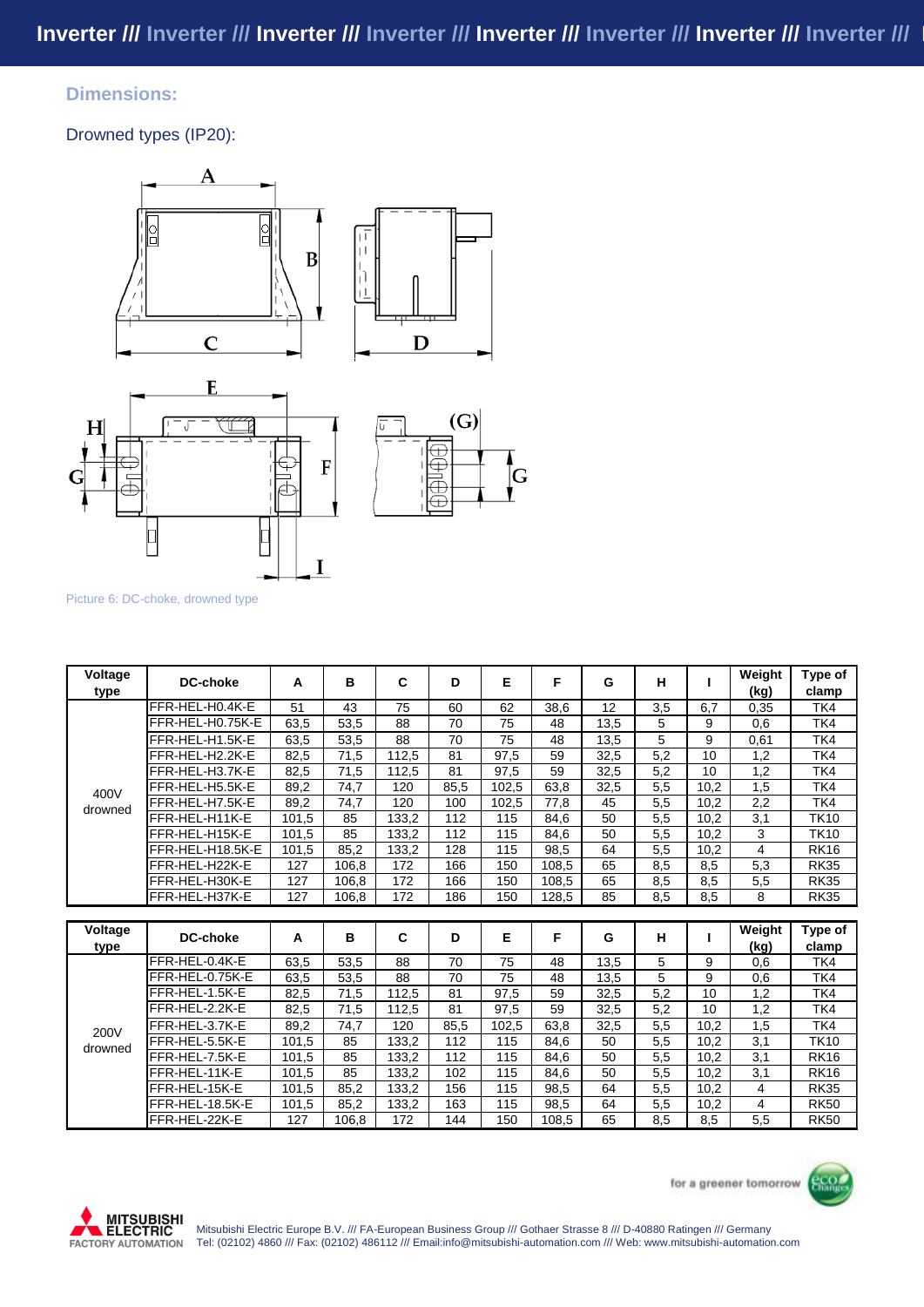#### Open types (IP00):





#### Picture 7: DC-choke, open type

| Voltage<br>type | <b>DC-choke</b> |     | D<br>в |     | D   | Weight (kg) | Type of<br>clamp |  |
|-----------------|-----------------|-----|--------|-----|-----|-------------|------------------|--|
| 400V            | FFR-HEL-H45K-E  | 150 | 202    | 114 | 125 | 112<br>ن, ا | <b>RK50</b>      |  |
| open            | IFFR-HEL-H55K-E | 150 | 212    | 134 | 125 | 14.4        | <b>RK95</b>      |  |

| Voltage<br>type | <b>DC-choke</b>       |     | в   |     | D   | Weight (kg) | Type of<br>clamp |
|-----------------|-----------------------|-----|-----|-----|-----|-------------|------------------|
|                 | IFFR-HEL-30K-E        | 150 | 237 | 94  | 125 | 8,2         | <b>RK95</b>      |
| 200V            | FFR-HEL-37K-E         | 150 | 237 | 114 | 125 | 10,7        | <b>RK95</b>      |
| open            | <b>IFFR-HEL-45K-E</b> | 150 | 237 | 114 | 125 | 10,7        | <b>RK95</b>      |
|                 | FFR-HEL-55K-E         | 150 | 237 | 134 | 125 | 14.4        | <b>RK95</b>      |

#### **18.5K- E FFR- HEL- H**